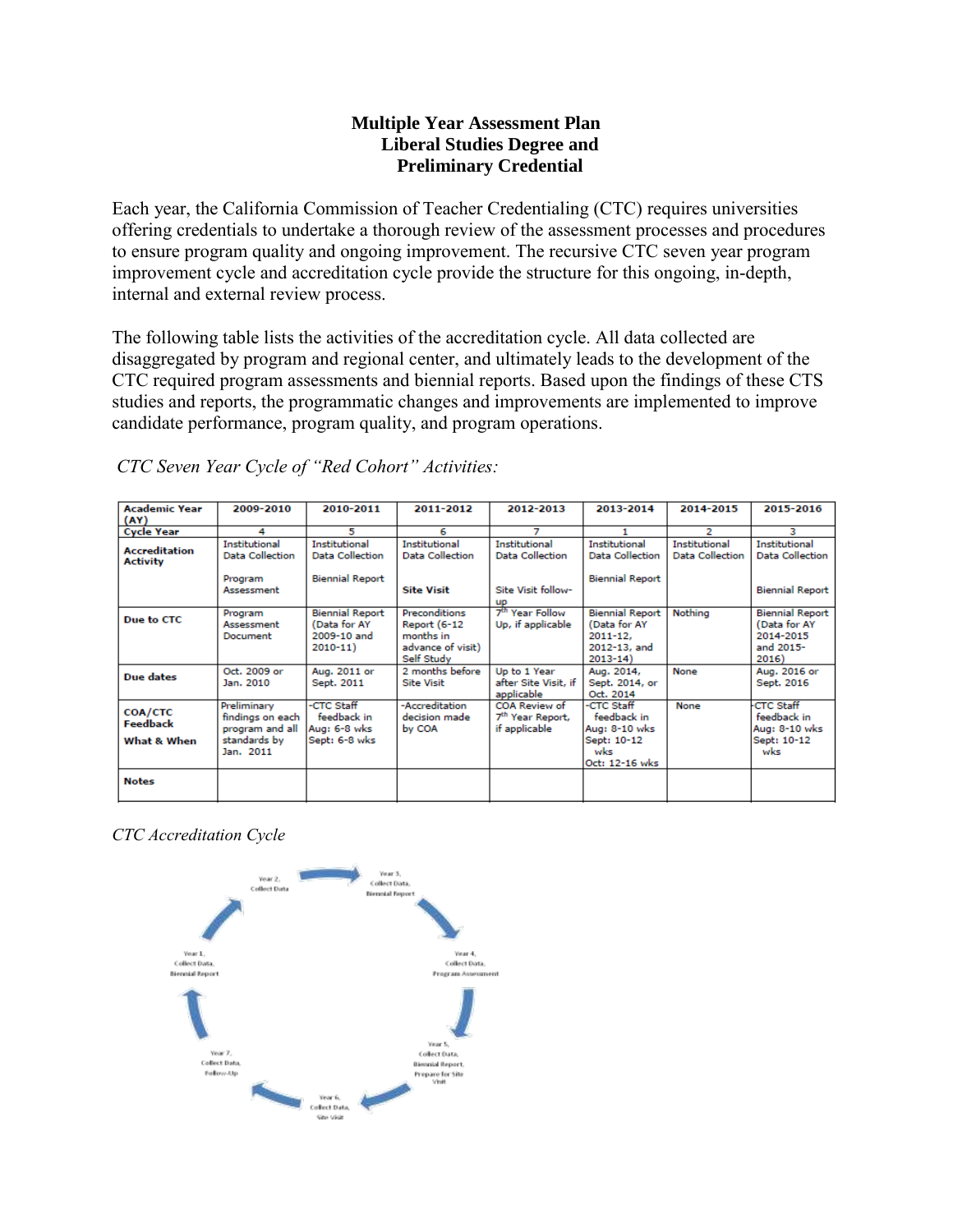# **Assessment Activities**

# **Methods of Assessment and Criteria for Success Liberal Studies Degree and Preliminary Credential**

Currently, assessment data is collected through internal and external sources. Undergraduate and graduate staff, faculty, clinical supervisors, and advisory councils have worked together to discern a set of balanced assessment measures. They are listed below.

| <b>Course/Experience:</b>         | <b>PLO Assessed:</b> |
|-----------------------------------|----------------------|
| MTH 223 - Final Exam              | 1c                   |
| EDU 304 - Disposition Assessments | 2b, 3a, 3b           |
| EDU 402 - Signature Assignment    | $1d$ , $2a$ , $2b$   |
| EDU 306- Signature Assignment     | 1a, 1b, 1c, 1d, 2a   |
| EDU 324 - Teaching Performance    | 1c, 1d               |
| Assessment                        |                      |
| Fieldwork - Performance Feedback  | 3a, 3b               |

### *1. California Teacher Performance Assessments*

The California Teaching [Performance Assessment \(CalTPA\)](https://portal.pointloma.edu/web/education/home/-/wiki/Main/Glossary) is a series of four performance [assessment](https://portal.pointloma.edu/web/education/home/-/wiki/Main/Glossary)s of an initial candidate's ability to demonstrate competency of the [Teaching](https://portal.pointloma.edu/web/education/home/-/wiki/Main/TPES)  [Performance Expectations \(TPEs\).](https://portal.pointloma.edu/web/education/home/-/wiki/Main/TPES) CalTPA Task 2 is required of Multiple Subject candidates in their senior year as a Liberal Studies major (during EDU324). The results of the various tasks of the CalTPA can help provide formative assessment information to candidates for improving the quality of their teaching, and assists candidates to focus on those aspects of teaching in which they may need further development or support. The CalTPA must be successfully completed with a score of 3 or 4 on a 4-point rubric and measures the following PLOs: **1.(c) candidates will employ critical thinking and logic to solve problems in a variety of environments, to include the K-6 classroom; and 1.(d) candidates will demonstrate the efficient acquisition of, and appropriate use of, information from a variety of sources for specific content instructional planning.**

#### **2.** *Coursework Assessments*

Using TaskStream as the primary data storage system, the program collects key assessments known as signature assignments to gauge candidates' progress throughout their course of study and ensure CTC program standards are met. Each signature assignment is evaluated using a supporting rubric. At the end of each academic year, collected data is disaggregated by regional center and analyzed with results identifying areas for program improvement. Rubrics may be found in the appendix.

**Signature Assignment: In EDU402,** *Research Based Learning Theory,* **taken by all sophomores, candidates are provided an overview of the major concepts, theories, and research related to the cognitive, linguistic, social, emotional, and physical**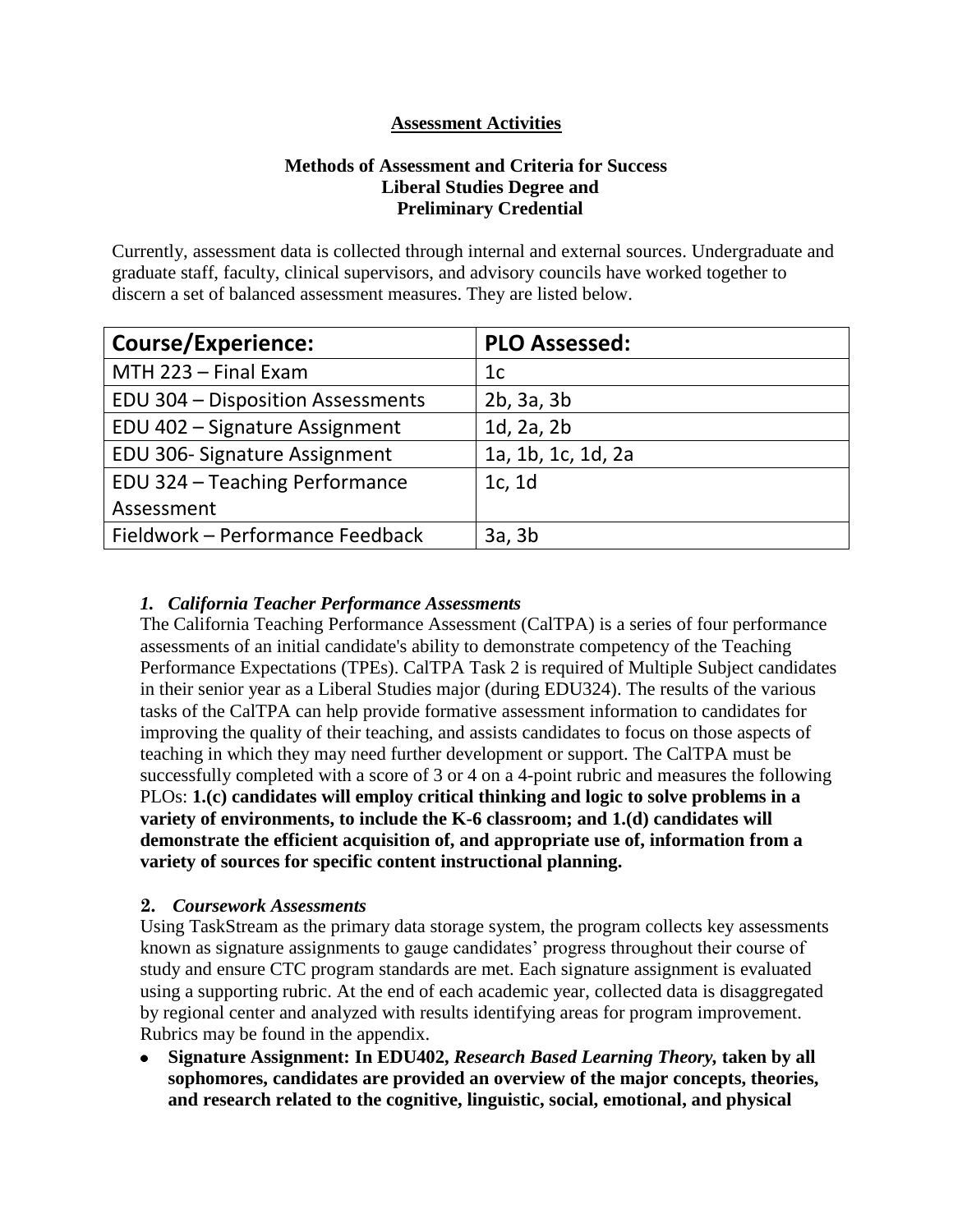**development of children and adolescents. Effective instructional s**trategies that ensure active and equitable participation of all learners, as well as modifications for diverse learners with exceptionalities, are observed through fieldwork experience. The Wesleyan perspective of service through the venue of education is developed. The signature assignment is a written and oral presentation graded on a rubric (attached) that measures PLOs **1.(d) candidates will demonstrate the efficient acquisition of, and appropriate use of, information from a variety of sources for specific content instructional planning; 2.(a) candidates will apply an interdisciplinary understanding of content regarding diverse and cross-cultural communities; and 2.(b) candidates will apply faith-based influences and beliefs within professional/educational settings.**

- **Signature Assignment:** In EDU304, *Legal, Ethical and Wesleyan Perspectives on Education*, taken by all sophomores, candidates complete a self-assessment on their Dispositions of Noble Character. Professors complete the same assessment about the candidate from their perspective. This gives both the candidate and the professor an opportunity to reflect on the candidates' demonstration of PLOs **2. (b) Candidates will apply faith-based influences and beliefs within professional/educational settings; 3. (a) Candidates will reflect on and engage in professional and spiritual growth opportunities in professional, educational and personal settings, and 3.(b) candidates will serve effectively within their communities and in educational settings.** This is assessed on a rubric based on fieldwork experiences and class participation.
- **Signature Assignment:** In EDU306, Principals of Language Acquisition, candidates  $\bullet$ respond to a case study with relevant teaching strategies and design an ELD lesson plan appropriate for students who are English learners. This signature assignment assesses PLOs **1.(a) Candidates will demonstrate effective presentation skills, one-on-one and with groups, 1.(b) Candidates will produce effective written communication; 1.(c) Candidates will employ critical thinking and logic to solve problems in a variety of environments, to include the K-6 classroom, 1.(d) Candidates will utilize specific content information from a variety of sources for instructional planning, and 2.(a) candidates apply an interdisciplinary understanding of content regarding diverse and cross-cultural communities.**
- **Final Exam, MTH223:** This course develops the math skills and concepts of the candidate who will be teaching the California state standards in mathematics to elementary students in  $K$ -6<sup>th</sup> grade. The final exam measures the candidate's ability to construct geometric figures using a compass and straight edge; to compute area and volume; and to use probability and statistics to solve problems. This final exam assesses PLO **1.(c) Candidates will employ critical thinking and logic to solve problems in a variety of environments, to include the K-6 classroom.**

#### **3. Fieldwork assignments**

Each Education course has a required fieldwork component where each candidate must spend a minimum of 15 hours in a K-12 classroom to observe teaching practice, participate in teaching diverse children, employ reading, math and ELD instruction, and integrate their faith, beliefs, personal, professional and spiritual selves into the community. The host teachers rate the candidates' service in the classroom assessing the following PLOs: **3(a) candidates will reflect on and engage in professional and spiritual growth opportunities**